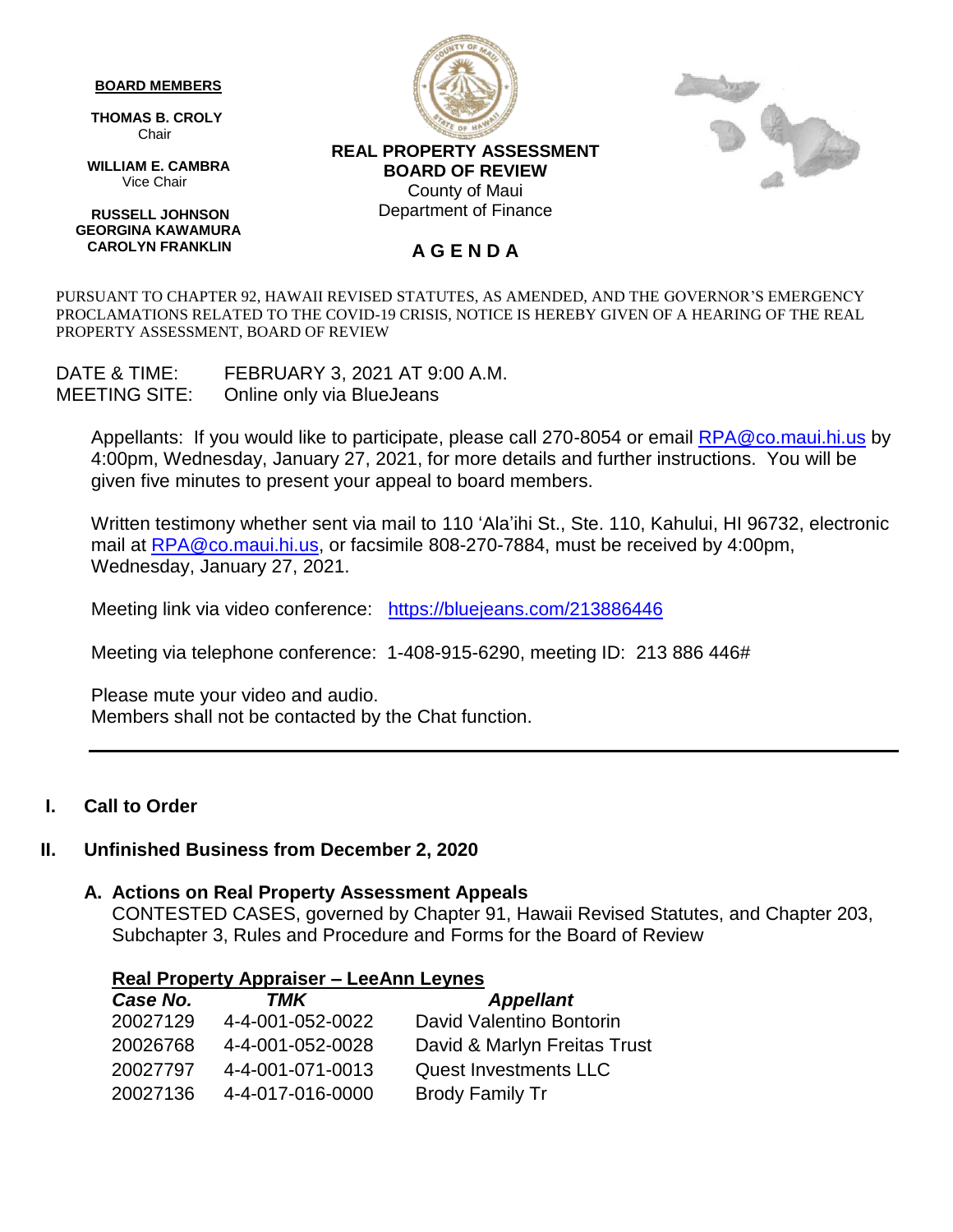### **Real Property Appraiser – James 'Kimo' Kurokawa**

| Case No. | TMK              | <b>Appellant</b>           |
|----------|------------------|----------------------------|
| 20027048 | 2-1-008-119-0067 | <b>Upton Trust</b>         |
| 20027017 | 2-1-008-119-0070 | St Ignatius Properties Inc |
| 20027598 | 2-1-027-009-0000 | Joseph R Albi Jr Trust     |
| 20027165 | 2-1-027-020-0000 | Joseph R Albi Jr Trust     |
| 20027252 | 2-2-024-035-0136 | <b>TGB LLC</b>             |

### **Property Technical Officer – Kari Stockwell**

| Case No. | TMK              | <b>Appellant</b>             |
|----------|------------------|------------------------------|
| 20027191 | 4-4-008-002-0076 | <b>Pacific Building Corp</b> |
| 20027158 | 4-4-008-002-0102 | <b>Pacific Building Corp</b> |
| 20027862 | 4-4-008-002-0121 | <b>Pacific Building Corp</b> |
| 20027155 | 4-4-008-002-0163 | <b>Pacific Building Corp</b> |
| 20027162 | 4-4-008-002-0241 | <b>Pacific Building Corp</b> |
| 20027195 | 4-4-008-002-0286 | <b>Pacific Building Corp</b> |
| 20027160 | 4-4-008-002-0350 | Pacific Building Corp        |
| 20027258 | 4-4-008-002-0171 | <b>Fernandes Trust</b>       |
| 20027854 | 4-4-008-002-0306 | Missyone Investments LLC     |
| 20026911 | 4-4-008-002-0333 | Missyone Investments LLC     |
| 20026773 | 4-4-008-002-0327 | <b>Huber Enterprises Ltd</b> |
| 20027102 | 4-9-022-014-0014 | <b>Tilly Family</b>          |
| 20027040 | 4-9-022-015-0001 | David Scott Oros             |

### **III. New Business**

### **A. Actions on Real Property Assessment Appeals**

CONTESTED CASES, governed by Chapter 91, Hawaii Revised Statutes, and Chapter 203, Subchapter 3, Rules and Procedure and Forms for the Board of Review

| Real Property Appraiser – Alyson Kitaoka |                  |                    |  |
|------------------------------------------|------------------|--------------------|--|
| Case No.                                 | TMK              | <b>Appellant</b>   |  |
| 20027411                                 | 3-5-025-028-0000 | Jamie John Becraft |  |

### **Property Technical Officer – Kari Stockwell**

| Case No. | TMK              | <b>Appellant</b>                     |
|----------|------------------|--------------------------------------|
| 20027808 | 3-9-018-017-0000 | Worldmark, The Club At Kihei, Maui - |
| 20027819 | 3-9-018-017-0001 | Worldmark, The Club                  |
| 20027823 | 3-9-018-017-0002 | Worldmark, The Club                  |
| 20027830 | 3-9-018-017-0003 | Worldmark, The Club                  |

|          | Real Property Appraiser – James 'Kimo' Kurokawa |                                    |
|----------|-------------------------------------------------|------------------------------------|
| Case No. | TMK                                             | <b>Appellant</b>                   |
| 20027177 | 2-1-008-060-0083                                | <b>Fulton &amp; Associates LLC</b> |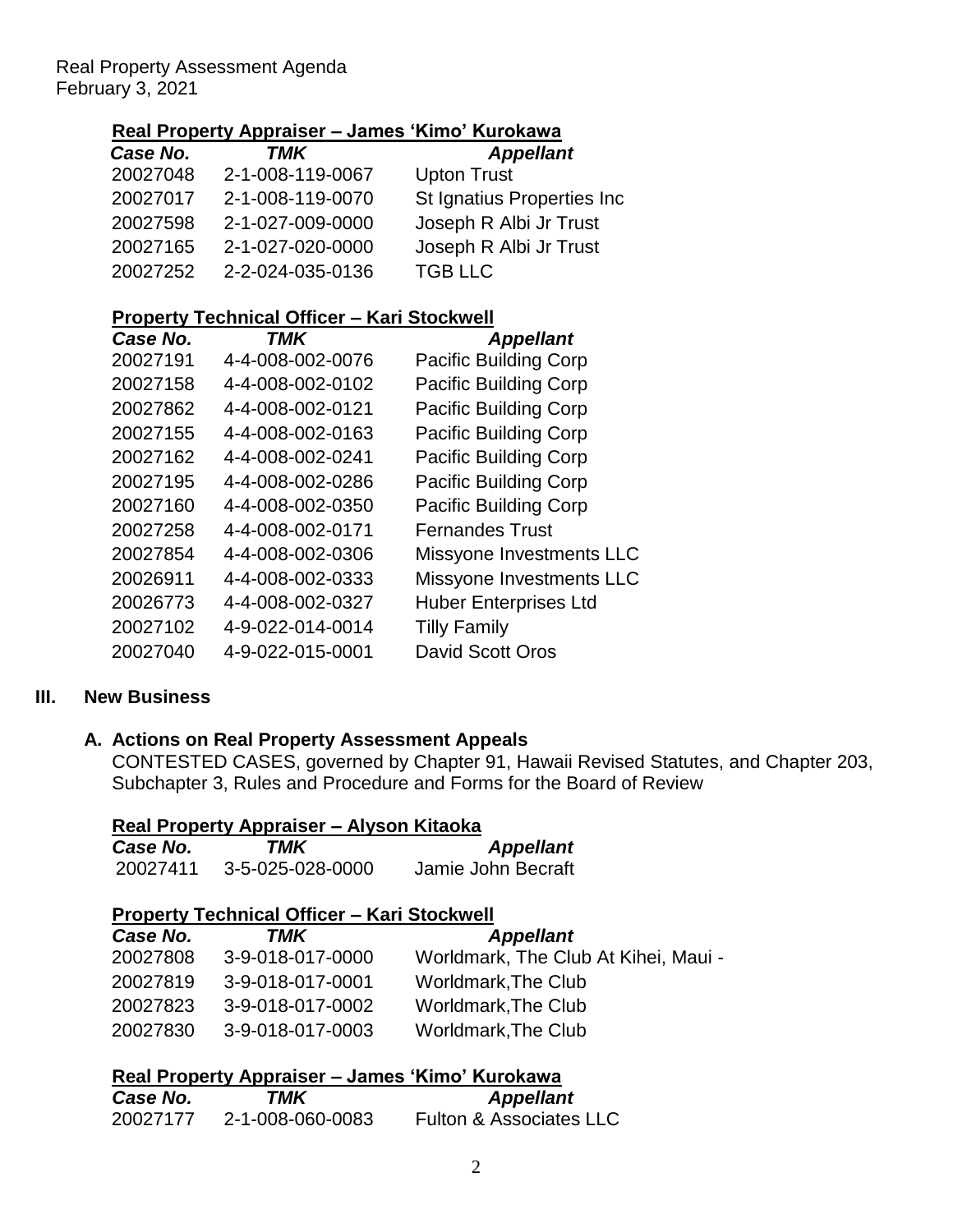|          | <u>ксан төрску дрргаюст – санко</u> | INIIIV INIIVINIIV                       |
|----------|-------------------------------------|-----------------------------------------|
| Case No. | TMK                                 | <b>Appellant (APPEALING CLASS ONLY)</b> |
| 20027201 | 4-4-001-098-0001                    | West Maui Resort Ptnrs LP               |
| 20027202 | 4-4-001-098-0002                    | West Maui Resort Ptnrs LP               |
| 20027203 | 4-4-001-098-0003                    | West Maui Resort Ptnrs LP               |
| 20027204 | 4-4-001-098-0004                    | West Maui Resort Ptnrs LP               |
| 20027205 | 4-4-001-098-0005                    | West Maui Resort Ptnrs LP               |
| 20027206 | 4-4-001-098-0006                    | West Maui Resort Ptnrs LP               |
| 20027207 | 4-4-001-098-0007                    | West Maui Resort Ptnrs LP               |
| 20027208 | 4-4-001-098-0008                    | West Maui Resort Ptnrs LP               |
| 20027209 | 4-4-001-098-0009                    | West Maui Resort Ptnrs LP               |
| 20027210 | 4-4-001-098-0010                    | West Maui Resort Ptnrs LP               |
| 20027211 | 4-4-001-098-0011                    | West Maui Resort Ptnrs LP               |
| 20027212 | 4-4-001-098-0012                    | West Maui Resort Ptnrs LP               |
| 20027213 | 4-4-001-098-0013                    | West Maui Resort Ptnrs LP               |
| 20027214 | 4-4-001-098-0014                    | West Maui Resort Ptnrs LP               |
| 20027215 | 4-4-001-098-0015                    | West Maui Resort Ptnrs LP               |
| 20027216 | 4-4-001-098-0016                    | West Maui Resort Ptnrs LP               |
| 20027217 | 4-4-001-098-0017                    | West Maui Resort Ptnrs LP               |
| 20027218 | 4-4-001-098-0018                    | West Maui Resort Ptnrs LP               |
| 20027219 | 4-4-001-098-0019                    | West Maui Resort Ptnrs LP               |
| 20027220 | 4-4-001-098-0020                    | West Maui Resort Ptnrs LP               |
| 20027221 | 4-4-001-098-0021                    | West Maui Resort Ptnrs LP               |
| 20027222 | 4-4-001-098-0022                    | West Maui Resort Ptnrs LP               |
| 20027223 | 4-4-001-098-0023                    | West Maui Resort Ptnrs LP               |
| 20027225 | 4-4-001-098-0024                    | West Maui Resort Ptnrs LP               |
| 20027226 | 4-4-001-098-0025                    | West Maui Resort Ptnrs LP               |
| 20027227 | 4-4-001-098-0026                    | <b>West Maui Resort Ptnrs LP</b>        |
| 20027229 | 4-4-001-098-0027                    | <b>West Maui Resort Ptnrs LP</b>        |
| 20027230 | 4-4-001-098-0028                    | West Maui Resort Ptnrs LP               |
| 20027231 | 4-4-001-098-0029                    | <b>West Maui Resort Ptnrs LP</b>        |
| 20027232 | 4-4-001-098-0030                    | <b>West Maui Resort Ptnrs LP</b>        |
| 20027234 | 4-4-001-098-0031                    | <b>West Maui Resort Ptnrs LP</b>        |
| 20027235 | 4-4-001-098-0032                    | <b>West Maui Resort Ptnrs LP</b>        |
| 20027236 | 4-4-001-098-0033                    | <b>West Maui Resort Ptnrs LP</b>        |
| 20027239 | 4-4-001-098-0034                    | <b>West Maui Resort Ptnrs LP</b>        |
| 20027240 | 4-4-001-098-0035                    | <b>West Maui Resort Ptnrs LP</b>        |
| 20027241 | 4-4-001-098-0036                    | <b>West Maui Resort Ptnrs LP</b>        |
| 20027243 | 4-4-001-098-0037                    | <b>West Maui Resort Ptnrs LP</b>        |
| 20027244 | 4-4-001-098-0038                    | <b>West Maui Resort Ptnrs LP</b>        |
| 20027245 | 4-4-001-098-0039                    | <b>West Maui Resort Ptnrs LP</b>        |
| 20027246 | 4-4-001-098-0040                    | West Maui Resort Ptnrs LP               |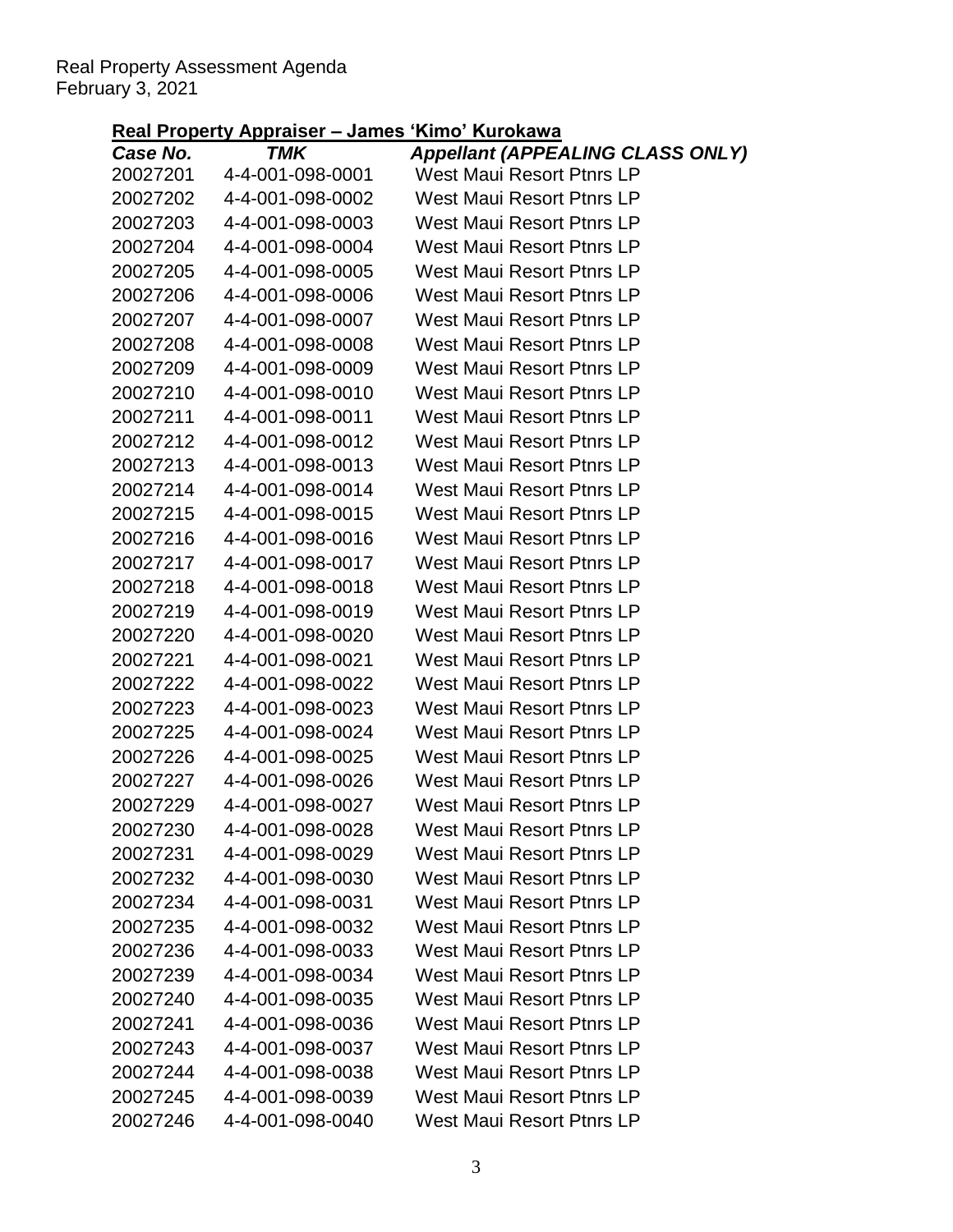|          | <u>ксан төрску дрргавст – cance</u> | <u>ו וועטן וועמוס ומענד שווורו</u>      |
|----------|-------------------------------------|-----------------------------------------|
| Case No. | TMK                                 | <b>Appellant (APPEALING CLASS ONLY)</b> |
| 20027248 | 4-4-001-098-0041                    | West Maui Resort Ptnrs LP               |
| 20027249 | 4-4-001-098-0042                    | West Maui Resort Ptnrs LP               |
| 20027251 | 4-4-001-098-0043                    | West Maui Resort Ptnrs LP               |
| 20027253 | 4-4-001-098-0044                    | <b>West Maui Resort Ptnrs LP</b>        |
| 20027255 | 4-4-001-098-0045                    | <b>West Maui Resort Ptnrs LP</b>        |
| 20027257 | 4-4-001-098-0046                    | West Maui Resort Ptnrs LP               |
| 20027260 | 4-4-001-098-0047                    | West Maui Resort Ptnrs LP               |
| 20027262 | 4-4-001-098-0048                    | <b>West Maui Resort Ptnrs LP</b>        |
| 20027264 | 4-4-001-098-0049                    | West Maui Resort Ptnrs LP               |
| 20027266 | 4-4-001-098-0050                    | West Maui Resort Ptnrs LP               |
| 20027269 | 4-4-001-098-0051                    | <b>West Maui Resort Ptnrs LP</b>        |
| 20027271 | 4-4-001-098-0052                    | West Maui Resort Ptnrs LP               |
| 20027273 | 4-4-001-098-0053                    | West Maui Resort Ptnrs LP               |
| 20027274 | 4-4-001-098-0054                    | <b>West Maui Resort Ptnrs LP</b>        |
| 20027275 | 4-4-001-098-0055                    | <b>West Maui Resort Ptnrs LP</b>        |
| 20027277 | 4-4-001-098-0056                    | West Maui Resort Ptnrs LP               |
| 20027278 | 4-4-001-098-0057                    | West Maui Resort Ptnrs LP               |
| 20027280 | 4-4-001-098-0058                    | <b>West Maui Resort Ptnrs LP</b>        |
| 20027283 | 4-4-001-098-0059                    | West Maui Resort Ptnrs LP               |
| 20027285 | 4-4-001-098-0060                    | West Maui Resort Ptnrs LP               |
| 20027287 | 4-4-001-098-0061                    | <b>West Maui Resort Ptnrs LP</b>        |
| 20027289 | 4-4-001-098-0062                    | West Maui Resort Ptnrs LP               |
| 20027290 | 4-4-001-098-0063                    | West Maui Resort Ptnrs LP               |
| 20027293 | 4-4-001-098-0064                    | <b>West Maui Resort Ptnrs LP</b>        |
| 20027295 | 4-4-001-098-0065                    | <b>West Maui Resort Ptnrs LP</b>        |
| 20027297 | 4-4-001-098-0066                    | West Maui Resort Ptnrs LP               |
| 20027299 | 4-4-001-098-0067                    | <b>West Maui Resort Ptnrs LP</b>        |
| 20027301 | 4-4-001-098-0068                    | West Maui Resort Ptnrs LP               |
| 20027304 | 4-4-001-098-0069                    | <b>West Maui Resort Ptnrs LP</b>        |
| 20027307 | 4-4-001-098-0070                    | <b>West Maui Resort Ptnrs LP</b>        |
| 20027309 | 4-4-001-098-0071                    | <b>West Maui Resort Ptnrs LP</b>        |
| 20027310 | 4-4-001-098-0072                    | West Maui Resort Ptnrs LP               |
| 20027312 | 4-4-001-098-0073                    | <b>West Maui Resort Ptnrs LP</b>        |
| 20027313 | 4-4-001-098-0074                    | <b>West Maui Resort Ptnrs LP</b>        |
| 20027314 | 4-4-001-098-0075                    | West Maui Resort Ptnrs LP               |
| 20027316 | 4-4-001-098-0076                    | West Maui Resort Ptnrs LP               |
| 20027319 | 4-4-001-098-0077                    | <b>West Maui Resort Ptnrs LP</b>        |
| 20027320 | 4-4-001-098-0078                    | <b>West Maui Resort Ptnrs LP</b>        |
| 20027322 | 4-4-001-098-0079                    | <b>West Maui Resort Ptnrs LP</b>        |
| 20027323 | 4-4-001-098-0080                    | West Maui Resort Ptnrs LP               |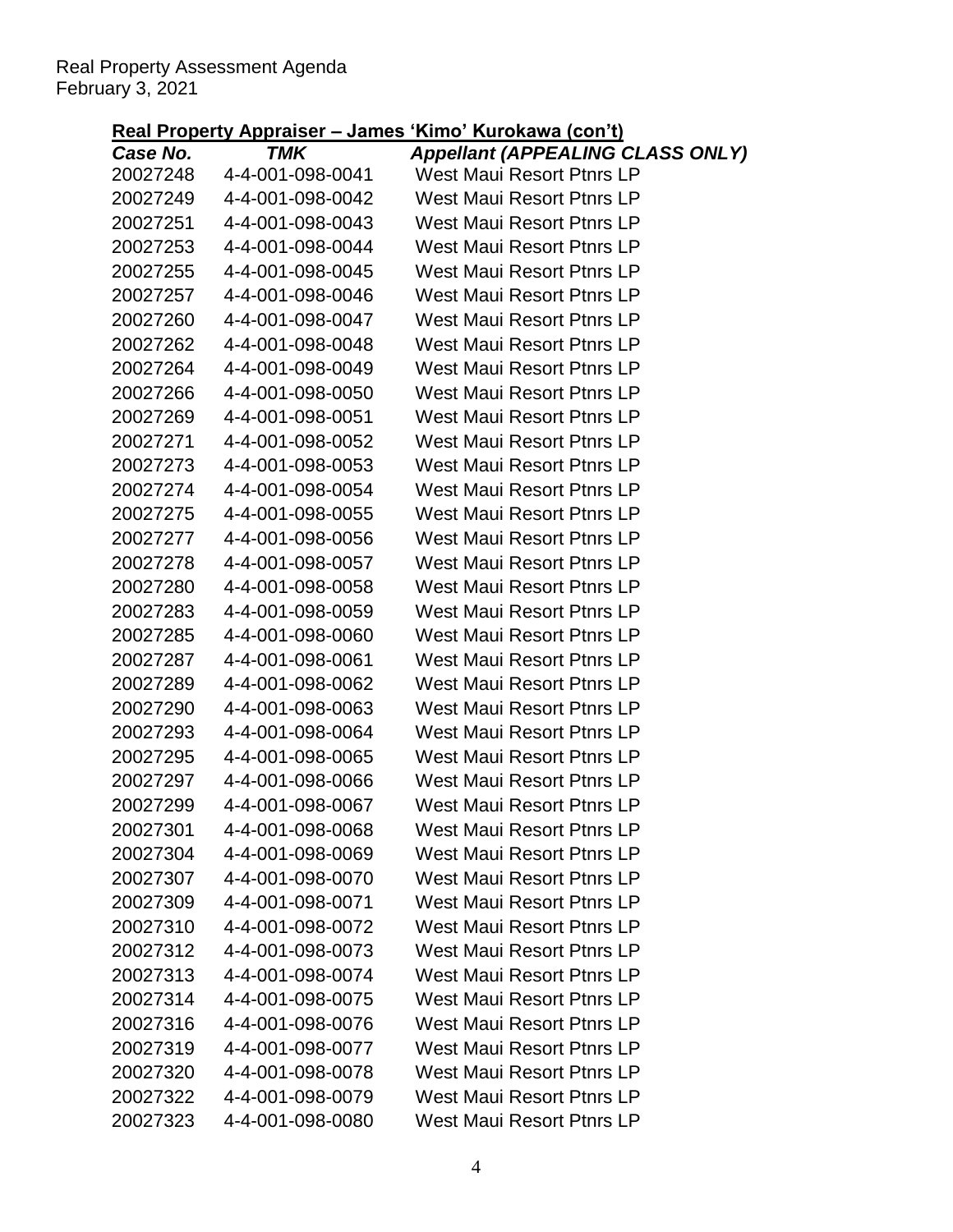|          |                  | <u>Ku Hoputy Applaisu Vallius Rillio Rafokawa (boll ti</u>                  |
|----------|------------------|-----------------------------------------------------------------------------|
| Case No. | TMK              | <b>Appellant (APPEALING CLASS ONLY)</b><br><b>West Maui Resort Ptnrs LP</b> |
| 20027325 | 4-4-001-098-0081 | <b>West Maui Resort Ptnrs LP</b>                                            |
| 20027327 | 4-4-001-098-0082 |                                                                             |
| 20027329 | 4-4-001-098-0083 | West Maui Resort Ptnrs LP                                                   |
| 20027331 | 4-4-001-098-0084 | <b>West Maui Resort Ptnrs LP</b>                                            |
| 20027332 | 4-4-001-098-0085 | West Maui Resort Ptnrs LP                                                   |
| 20027334 | 4-4-001-098-0086 | West Maui Resort Ptnrs LP                                                   |
| 20027335 | 4-4-001-098-0087 | West Maui Resort Ptnrs LP                                                   |
| 20027336 | 4-4-001-098-0088 | <b>West Maui Resort Ptnrs LP</b>                                            |
| 20027339 | 4-4-001-098-0089 | West Maui Resort Ptnrs LP                                                   |
| 20027342 | 4-4-001-098-0090 | West Maui Resort Ptnrs LP                                                   |
| 20027344 | 4-4-001-098-0091 | <b>West Maui Resort Ptnrs LP</b>                                            |
| 20027345 | 4-4-001-098-0092 | West Maui Resort Ptnrs LP                                                   |
| 20027347 | 4-4-001-098-0093 | West Maui Resort Ptnrs LP                                                   |
| 20027351 | 4-4-001-098-0094 | West Maui Resort Ptnrs LP                                                   |
| 20027354 | 4-4-001-098-0095 | <b>West Maui Resort Ptnrs LP</b>                                            |
| 20027356 | 4-4-001-098-0096 | West Maui Resort Ptnrs LP                                                   |
| 20027358 | 4-4-001-098-0097 | West Maui Resort Ptnrs LP                                                   |
| 20027359 | 4-4-001-098-0098 | <b>West Maui Resort Ptnrs LP</b>                                            |
| 20027360 | 4-4-001-098-0099 | West Maui Resort Ptnrs LP                                                   |
| 20027361 | 4-4-001-098-0100 | West Maui Resort Ptnrs LP                                                   |
| 20027363 | 4-4-001-098-0101 | <b>West Maui Resort Ptnrs LP</b>                                            |
| 20027365 | 4-4-001-098-0102 | <b>West Maui Resort Ptnrs LP</b>                                            |
| 20027367 | 4-4-001-098-0103 | West Maui Resort Ptnrs LP                                                   |
| 20027369 | 4-4-001-098-0104 | <b>West Maui Resort Ptnrs LP</b>                                            |
| 20027372 | 4-4-001-098-0105 | <b>West Maui Resort Ptnrs LP</b>                                            |
| 20027374 | 4-4-001-098-0106 | West Maui Resort Ptnrs LP                                                   |
| 20027376 | 4-4-001-098-0107 | <b>West Maui Resort Ptnrs LP</b>                                            |
| 20027379 | 4-4-001-098-0108 | West Maui Resort Ptnrs LP                                                   |
| 20027381 | 4-4-001-098-0109 | West Maui Resort Ptnrs LP                                                   |
| 20027383 | 4-4-001-098-0110 | West Maui Resort Ptnrs LP                                                   |
| 20027385 | 4-4-001-098-0111 | <b>West Maui Resort Ptnrs LP</b>                                            |
| 20027388 | 4-4-001-098-0112 | West Maui Resort Ptnrs LP                                                   |
| 20027389 | 4-4-001-098-0113 | West Maui Resort Ptnrs LP                                                   |
| 20027392 | 4-4-001-098-0114 | West Maui Resort Ptnrs LP                                                   |
| 20027394 | 4-4-001-098-0115 | West Maui Resort Ptnrs LP                                                   |
| 20027396 | 4-4-001-098-0116 | <b>West Maui Resort Ptnrs LP</b>                                            |
| 20027398 | 4-4-001-098-0117 | West Maui Resort Ptnrs LP                                                   |
| 20027401 | 4-4-001-098-0118 | West Maui Resort Ptnrs LP                                                   |
| 20027403 | 4-4-001-098-0119 | <b>West Maui Resort Ptnrs LP</b>                                            |
| 20027405 | 4-4-001-098-0120 | <b>West Maui Resort Ptnrs LP</b>                                            |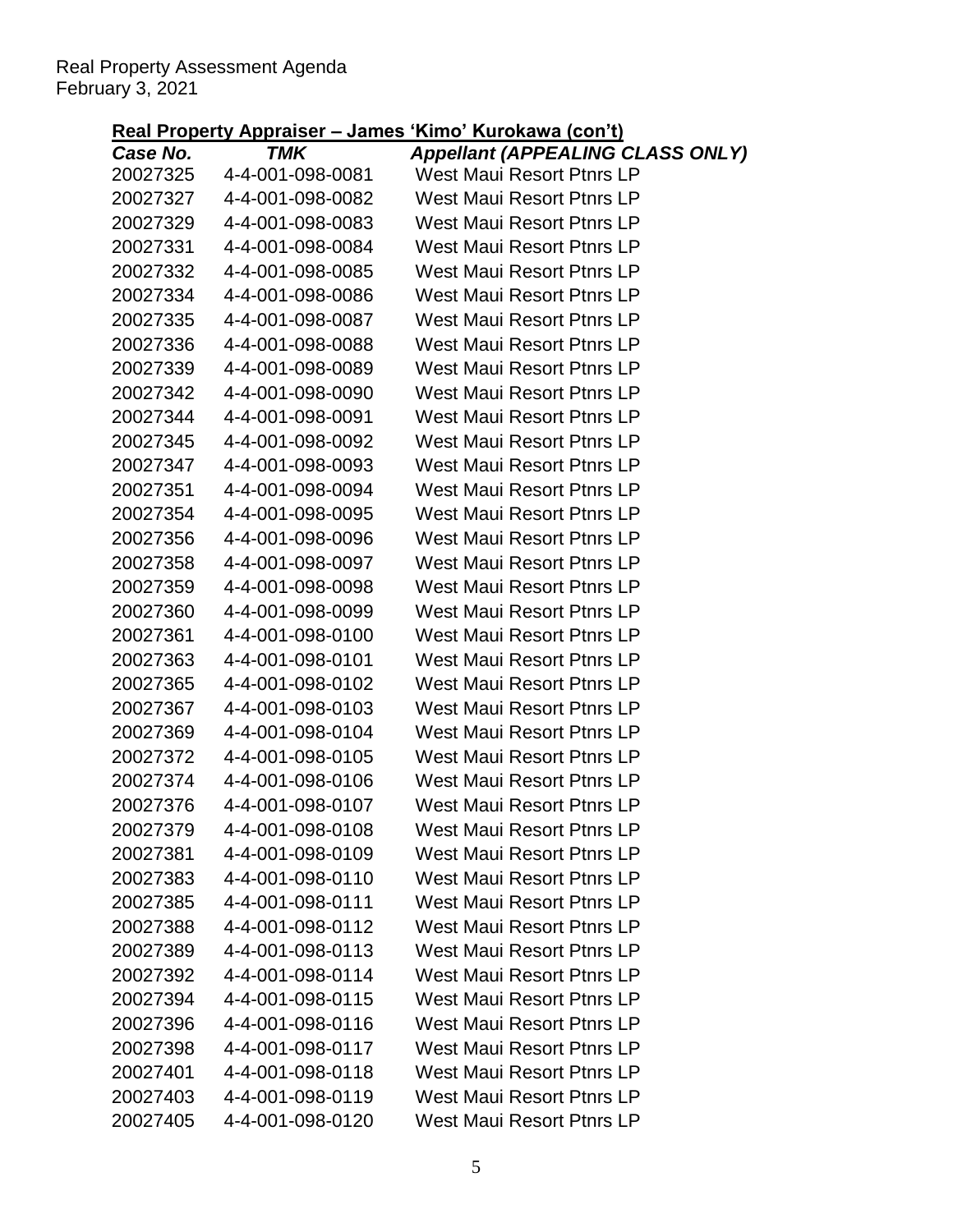|                      | <u>Kearl Toperty Appraiser – James</u> | <u>KIIID KUIUKAWA (COILI)</u>                                        |
|----------------------|----------------------------------------|----------------------------------------------------------------------|
| Case No.<br>20027406 | <b>TMK</b><br>4-4-001-098-0121         | <b>Appellant (APPEALING CLASS ONLY)</b><br>West Maui Resort Ptnrs LP |
| 20027408             | 4-4-001-098-0122                       | West Maui Resort Ptnrs LP                                            |
| 20027410             | 4-4-001-098-0123                       | West Maui Resort Ptnrs LP                                            |
| 20027413             | 4-4-001-098-0124                       | West Maui Resort Ptnrs LP                                            |
| 20027415             | 4-4-001-098-0125                       | West Maui Resort Ptnrs LP                                            |
| 20027417             | 4-4-001-098-0126                       | West Maui Resort Ptnrs LP                                            |
| 20027419             | 4-4-001-098-0127                       | West Maui Resort Ptnrs LP                                            |
| 20027421             | 4-4-001-098-0128                       | West Maui Resort Ptnrs LP                                            |
| 20027422             | 4-4-001-098-0129                       | West Maui Resort Ptnrs LP                                            |
| 20027423             | 4-4-001-098-0130                       | West Maui Resort Ptnrs LP                                            |
| 20027424             | 4-4-001-098-0131                       | West Maui Resort Ptnrs LP                                            |
| 20027425             | 4-4-001-098-0132                       | West Maui Resort Ptnrs LP                                            |
| 20027426             | 4-4-001-098-0133                       | West Maui Resort Ptnrs LP                                            |
| 20027427             | 4-4-001-098-0134                       | West Maui Resort Ptnrs LP                                            |
| 20027428             | 4-4-001-098-0135                       | West Maui Resort Ptnrs LP                                            |
| 20027429             | 4-4-001-098-0136                       | West Maui Resort Ptnrs LP                                            |
| 20027431             | 4-4-001-098-0137                       | West Maui Resort Ptnrs LP                                            |
| 20027433             | 4-4-001-098-0138                       | <b>West Maui Resort Ptnrs LP</b>                                     |
| 20027436             | 4-4-001-098-0139                       | West Maui Resort Ptnrs LP                                            |
| 20027437             | 4-4-001-098-0140                       | West Maui Resort Ptnrs LP                                            |
| 20027439             | 4-4-001-098-0141                       | West Maui Resort Ptnrs LP                                            |
| 20027441             | 4-4-001-098-0142                       | West Maui Resort Ptnrs LP                                            |
| 20027444             | 4-4-001-098-0143                       | West Maui Resort Ptnrs LP                                            |
| 20027447             | 4-4-001-098-0144                       | West Maui Resort Ptnrs LP                                            |
| 20027449             | 4-4-001-098-0145                       | West Maui Resort Ptnrs LP                                            |
| 20027451             | 4-4-001-098-0146                       | West Maui Resort Ptnrs LP                                            |
| 20027453             | 4-4-001-098-0147                       | <b>West Maui Resort Ptnrs LP</b>                                     |
| 20027455             | 4-4-001-098-0148                       | <b>West Maui Resort Ptnrs LP</b>                                     |
| 20027457             | 4-4-001-098-0149                       | West Maui Resort Ptnrs LP                                            |
| 20027458             | 4-4-001-098-0150                       | West Maui Resort Ptnrs LP                                            |
| 20027462             | 4-4-001-098-0151                       | West Maui Resort Ptnrs LP                                            |
| 20027465             | 4-4-001-098-0152                       | <b>West Maui Resort Ptnrs LP</b>                                     |
| 20027467             | 4-4-001-098-0153                       | <b>West Maui Resort Ptnrs LP</b>                                     |
| 20027468             | 4-4-001-098-0154                       | West Maui Resort Ptnrs LP                                            |
| 20027470             | 4-4-001-098-0155                       | <b>West Maui Resort Ptnrs LP</b>                                     |
| 20027471             | 4-4-001-098-0156                       | <b>West Maui Resort Ptnrs LP</b>                                     |
| 20027472             | 4-4-001-098-0157                       | West Maui Resort Ptnrs LP                                            |
| 20027474             | 4-4-001-098-0158                       | West Maui Resort Ptnrs LP                                            |
| 20027477             | 4-4-001-098-0159                       | <b>West Maui Resort Ptnrs LP</b>                                     |
| 20027478             | 4-4-001-098-0160                       | West Maui Resort Ptnrs LP                                            |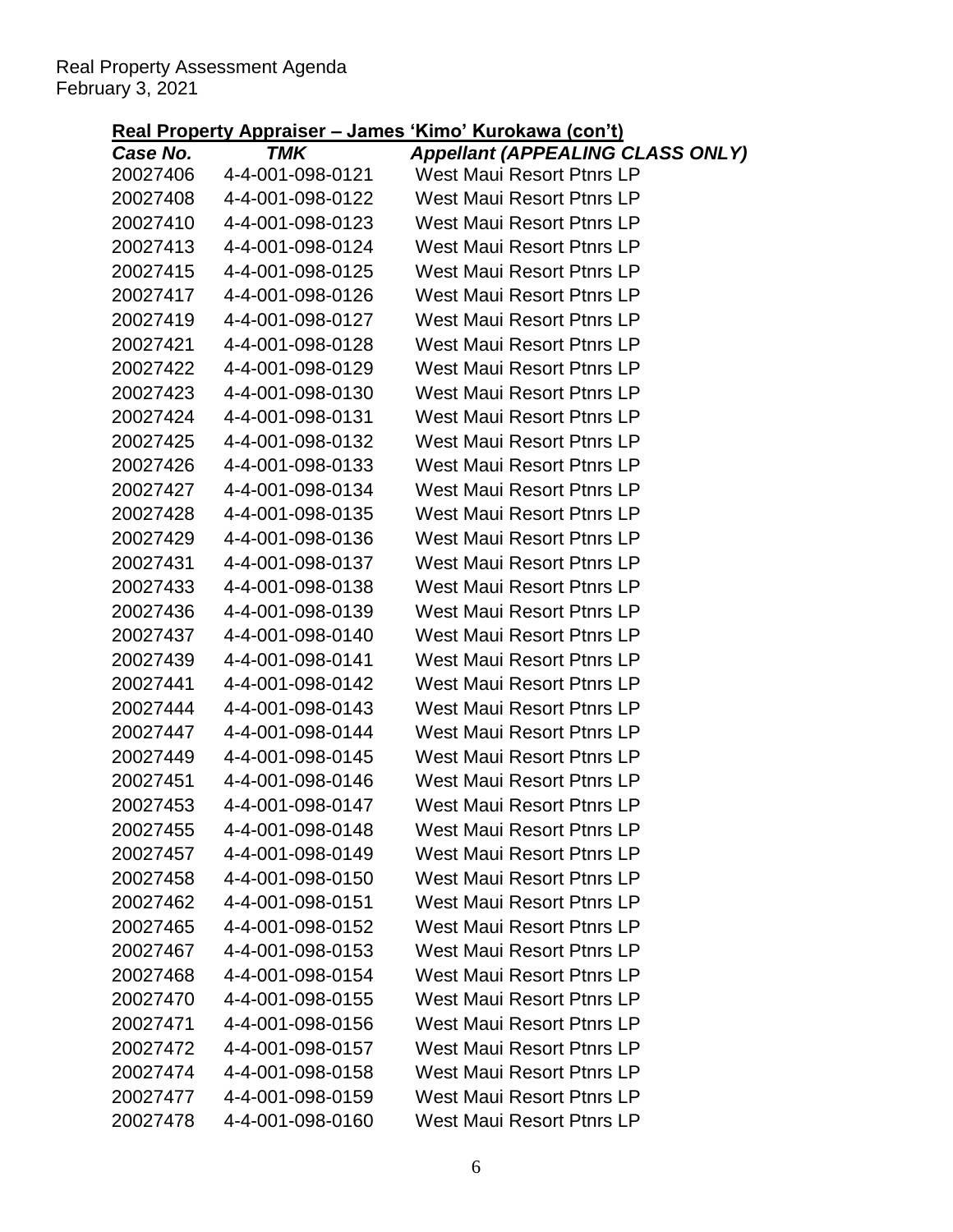|                      |                         | $\frac{1}{2}$ The Teperty Appraiser – James Kinno Kurokawa (COITT)   |
|----------------------|-------------------------|----------------------------------------------------------------------|
| Case No.<br>20027480 | TMK<br>4-4-001-098-0161 | <b>Appellant (APPEALING CLASS ONLY)</b><br>West Maui Resort Ptnrs LP |
| 20027482             | 4-4-001-098-0162        | <b>West Maui Resort Ptnrs LP</b>                                     |
| 20027485             | 4-4-001-098-0163        | West Maui Resort Ptnrs LP                                            |
| 20027487             | 4-4-001-098-0164        | West Maui Resort Ptnrs LP                                            |
| 20027490             | 4-4-001-098-0165        | West Maui Resort Ptnrs LP                                            |
| 20027492             | 4-4-001-098-0166        | <b>West Maui Resort Ptnrs LP</b>                                     |
| 20027493             | 4-4-001-098-0167        | West Maui Resort Ptnrs LP                                            |
| 20027495             | 4-4-001-098-0168        | <b>West Maui Resort Ptnrs LP</b>                                     |
| 20027497             | 4-4-001-098-0169        | West Maui Resort Ptnrs LP                                            |
| 20027500             | 4-4-001-098-0170        | West Maui Resort Ptnrs LP                                            |
| 20027502             | 4-4-001-098-0171        | West Maui Resort Ptnrs LP                                            |
| 20027504             | 4-4-001-098-0172        | West Maui Resort Ptnrs LP                                            |
| 20027507             | 4-4-001-098-0173        | <b>West Maui Resort Ptnrs LP</b>                                     |
| 20027510             | 4-4-001-098-0174        | West Maui Resort Ptnrs LP                                            |
| 20027512             | 4-4-001-098-0175        | West Maui Resort Ptnrs LP                                            |
| 20027514             | 4-4-001-098-0176        | West Maui Resort Ptnrs LP                                            |
| 20027516             | 4-4-001-098-0177        | West Maui Resort Ptnrs LP                                            |
| 20027519             | 4-4-001-098-0178        | <b>West Maui Resort Ptnrs LP</b>                                     |
| 20027520             | 4-4-001-098-0179        | West Maui Resort Ptnrs LP                                            |
| 20027521             | 4-4-001-098-0180        | West Maui Resort Ptnrs LP                                            |
| 20027523             | 4-4-001-098-0181        | West Maui Resort Ptnrs LP                                            |
| 20027525             | 4-4-001-098-0182        | West Maui Resort Ptnrs LP                                            |
| 20027526             | 4-4-001-098-0183        | West Maui Resort Ptnrs LP                                            |
| 20027527             | 4-4-001-098-0184        | West Maui Resort Ptnrs LP                                            |
| 20027528             | 4-4-001-098-0185        | <b>West Maui Resort Ptnrs LP</b>                                     |
| 20027529             | 4-4-001-098-0186        | <b>West Maui Resort Ptnrs LP</b>                                     |
| 20027532             | 4-4-001-098-0187        | <b>West Maui Resort Ptnrs LP</b>                                     |
| 20027534             | 4-4-001-098-0188        | <b>West Maui Resort Ptnrs LP</b>                                     |
| 20027536             | 4-4-001-098-0189        | <b>West Maui Resort Ptnrs LP</b>                                     |
| 20027538             | 4-4-001-098-0190        | <b>West Maui Resort Ptnrs LP</b>                                     |
| 20027540             | 4-4-001-098-0191        | <b>West Maui Resort Ptnrs LP</b>                                     |
| 20027543             | 4-4-001-098-0192        | <b>West Maui Resort Ptnrs LP</b>                                     |
| 20027545             | 4-4-001-098-0193        | West Maui Resort Ptnrs LP                                            |
| 20027547             | 4-4-001-098-0194        | <b>West Maui Resort Ptnrs LP</b>                                     |
| 20027549             | 4-4-001-098-0195        | <b>West Maui Resort Ptnrs LP</b>                                     |
| 20027551             | 4-4-001-098-0196        | <b>West Maui Resort Ptnrs LP</b>                                     |
| 20027553             | 4-4-001-098-0197        | West Maui Resort Ptnrs LP                                            |
| 20027556             | 4-4-001-098-0198        | <b>West Maui Resort Ptnrs LP</b>                                     |
| 20027558             | 4-4-001-098-0199        | <b>West Maui Resort Ptnrs LP</b>                                     |
| 20027561             | 4-4-001-098-0200        | <b>West Maui Resort Ptnrs LP</b>                                     |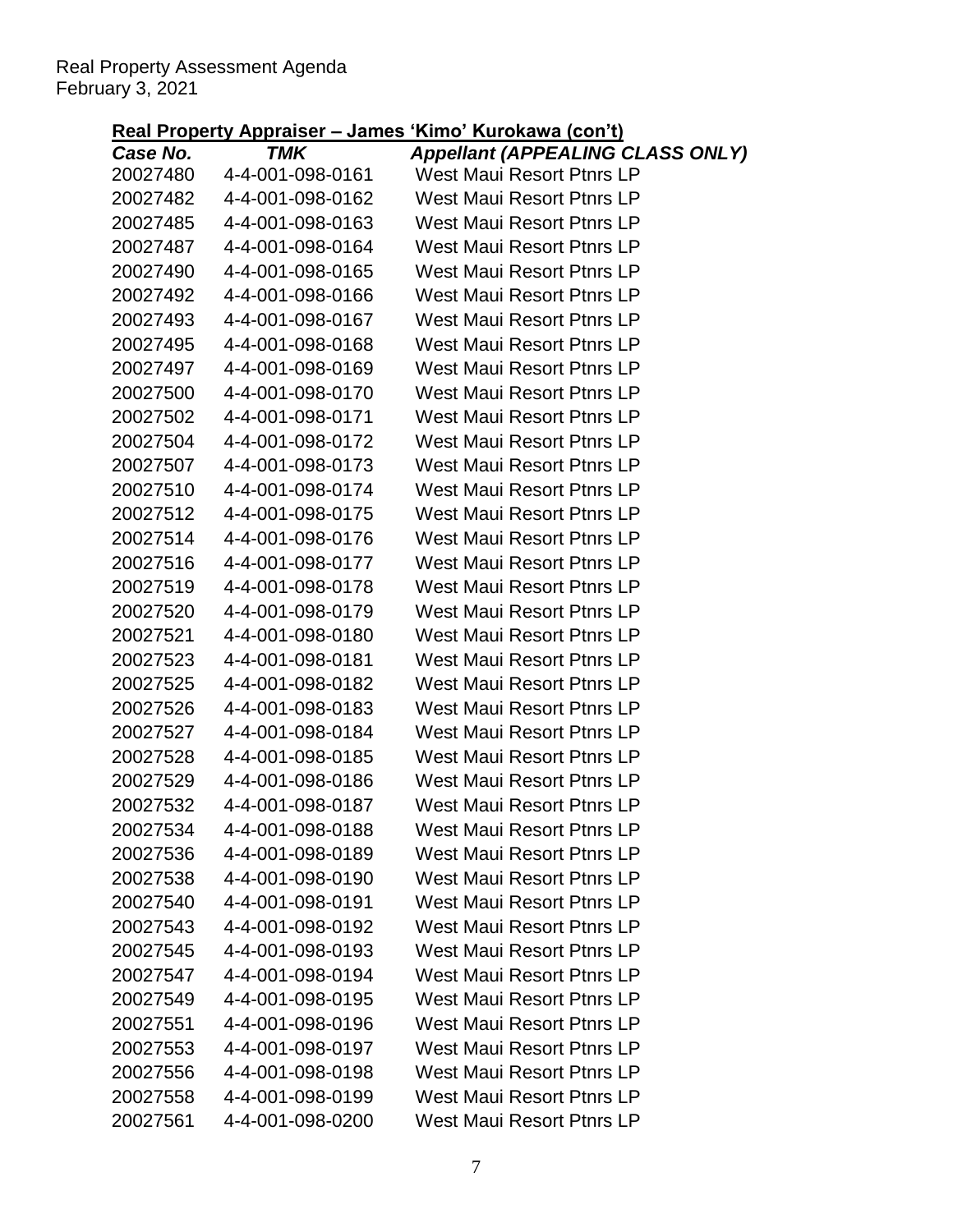|                      | $l$ is a report of $u$ is a reported to $u$ in $u$ | <u>KIND KULUNGWA (CUN LJ</u>                                         |
|----------------------|----------------------------------------------------|----------------------------------------------------------------------|
| Case No.<br>20027563 | TMK<br>4-4-001-098-0201                            | <b>Appellant (APPEALING CLASS ONLY)</b><br>West Maui Resort Ptnrs LP |
| 20027572             | 4-4-001-098-0202                                   | <b>West Maui Resort Ptnrs LP</b>                                     |
| 20027574             | 4-4-001-098-0203                                   | <b>West Maui Resort Ptnrs LP</b>                                     |
| 20027577             | 4-4-001-098-0204                                   | West Maui Resort Ptnrs LP                                            |
| 20027580             | 4-4-001-098-0205                                   | West Maui Resort Ptnrs LP                                            |
| 20027581             | 4-4-001-098-0206                                   | West Maui Resort Ptnrs LP                                            |
| 20027582             | 4-4-001-098-0207                                   | West Maui Resort Ptnrs LP                                            |
| 20027584             | 4-4-001-098-0208                                   | <b>West Maui Resort Ptnrs LP</b>                                     |
| 20027586             | 4-4-001-098-0209                                   | West Maui Resort Ptnrs LP                                            |
| 20027588             | 4-4-001-098-0210                                   | West Maui Resort Ptnrs LP                                            |
| 20027590             | 4-4-001-098-0211                                   | <b>West Maui Resort Ptnrs LP</b>                                     |
| 20027592             | 4-4-001-098-0212                                   | West Maui Resort Ptnrs LP                                            |
| 20027594             | 4-4-001-098-0213                                   | West Maui Resort Ptnrs LP                                            |
| 20027597             | 4-4-001-098-0214                                   | <b>West Maui Resort Ptnrs LP</b>                                     |
| 20027599             | 4-4-001-098-0215                                   | West Maui Resort Ptnrs LP                                            |
| 20027601             | 4-4-001-098-0216                                   | West Maui Resort Ptnrs LP                                            |
| 20027603             | 4-4-001-098-0217                                   | West Maui Resort Ptnrs LP                                            |
| 20027605             | 4-4-001-098-0218                                   | <b>West Maui Resort Ptnrs LP</b>                                     |
| 20027607             | 4-4-001-098-0219                                   | West Maui Resort Ptnrs LP                                            |
| 20027609             | 4-4-001-098-0220                                   | West Maui Resort Ptnrs LP                                            |
| 20027611             | 4-4-001-098-0221                                   | West Maui Resort Ptnrs LP                                            |
| 20027614             | 4-4-001-098-0222                                   | West Maui Resort Ptnrs LP                                            |
| 20027616             | 4-4-001-098-0223                                   | West Maui Resort Ptnrs LP                                            |
| 20027618             | 4-4-001-098-0224                                   | <b>West Maui Resort Ptnrs LP</b>                                     |
| 20027620             | 4-4-001-098-0225                                   | West Maui Resort Ptnrs LP                                            |
| 20027626             | 4-4-001-098-0226                                   | West Maui Resort Ptnrs LP                                            |
| 20027629             | 4-4-001-098-0227                                   | <b>West Maui Resort Ptnrs LP</b>                                     |
| 20027630             | 4-4-001-098-0228                                   | <b>West Maui Resort Ptnrs LP</b>                                     |
| 20027632             | 4-4-001-098-0229                                   | West Maui Resort Ptnrs LP                                            |
| 20027635             | 4-4-001-098-0230                                   | <b>West Maui Resort Ptnrs LP</b>                                     |
| 20027639             | 4-4-001-098-0231                                   | <b>West Maui Resort Ptnrs LP</b>                                     |
| 20027640             | 4-4-001-098-0232                                   | <b>West Maui Resort Ptnrs LP</b>                                     |
| 20027641             | 4-4-001-098-0233                                   | <b>West Maui Resort Ptnrs LP</b>                                     |
| 20027642             | 4-4-001-098-0234                                   | West Maui Resort Ptnrs LP                                            |
| 20027643             | 4-4-001-098-0235                                   | West Maui Resort Ptnrs LP                                            |
| 20027644             | 4-4-001-098-0236                                   | <b>West Maui Resort Ptnrs LP</b>                                     |
| 20027645             | 4-4-001-098-0237                                   | West Maui Resort Ptnrs LP                                            |
| 20027646             | 4-4-001-098-0238                                   | West Maui Resort Ptnrs LP                                            |
| 20027647             | 4-4-001-098-0239                                   | <b>West Maui Resort Ptnrs LP</b>                                     |
| 20027648             | 4-4-001-098-0240                                   | <b>West Maui Resort Ptnrs LP</b>                                     |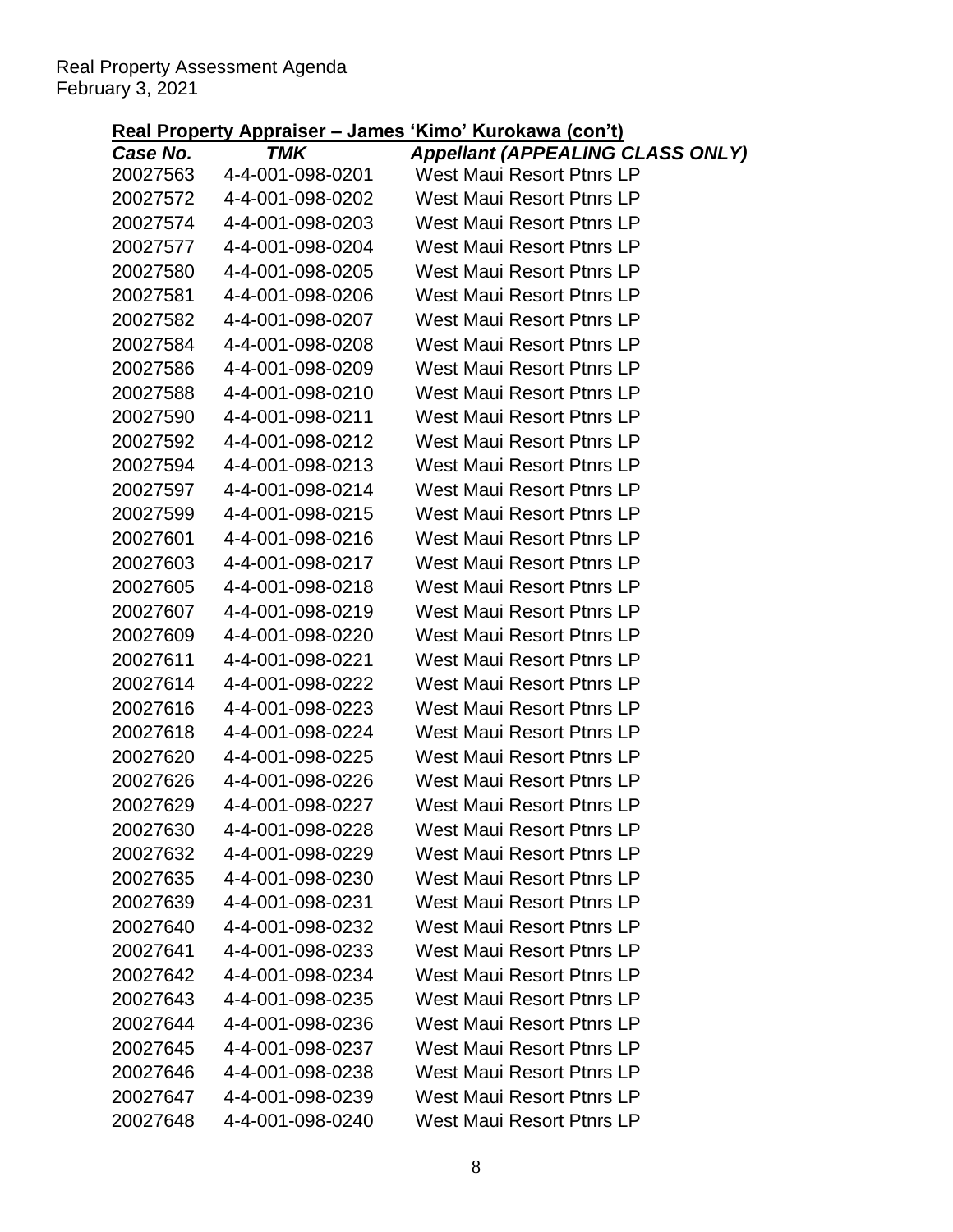|                      | <u> Kai Flopeny Applaiser – Janies</u> | <b>INIIIU INIUNAWA (GUILI)</b>                                       |
|----------------------|----------------------------------------|----------------------------------------------------------------------|
| Case No.<br>20027649 | TMK<br>4-4-001-098-0241                | <b>Appellant (APPEALING CLASS ONLY)</b><br>West Maui Resort Ptnrs LP |
| 20027650             | 4-4-001-098-0242                       | West Maui Resort Ptnrs LP                                            |
| 20027651             | 4-4-001-098-0243                       | West Maui Resort Ptnrs LP                                            |
| 20027652             | 4-4-001-098-0244                       | West Maui Resort Ptnrs LP                                            |
| 20027653             | 4-4-001-098-0245                       | West Maui Resort Ptnrs LP                                            |
| 20027654             | 4-4-001-098-0246                       | West Maui Resort Ptnrs LP                                            |
| 20027655             | 4-4-001-098-0247                       | West Maui Resort Ptnrs LP                                            |
| 20027656             | 4-4-001-098-0248                       | West Maui Resort Ptnrs LP                                            |
| 20027657             | 4-4-001-098-0249                       | West Maui Resort Ptnrs LP                                            |
| 20027659             | 4-4-001-098-0250                       | West Maui Resort Ptnrs LP                                            |
| 20027660             | 4-4-001-098-0251                       | West Maui Resort Ptnrs LP                                            |
| 20027661             | 4-4-001-098-0252                       | West Maui Resort Ptnrs LP                                            |
| 20027662             | 4-4-001-098-0253                       | <b>West Maui Resort Ptnrs LP</b>                                     |
| 20027663             | 4-4-001-098-0254                       | West Maui Resort Ptnrs LP                                            |
| 20027664             | 4-4-001-098-0255                       | <b>West Maui Resort Ptnrs LP</b>                                     |
| 20027665             | 4-4-001-098-0256                       | West Maui Resort Ptnrs LP                                            |
| 20027666             | 4-4-001-098-0257                       | West Maui Resort Ptnrs LP                                            |
| 20027667             | 4-4-001-098-0258                       | West Maui Resort Ptnrs LP                                            |
| 20027668             | 4-4-001-098-0259                       | West Maui Resort Ptnrs LP                                            |
| 20027669             | 4-4-001-098-0260                       | <b>West Maui Resort Ptnrs LP</b>                                     |
| 20027670             | 4-4-001-098-0261                       | West Maui Resort Ptnrs LP                                            |
| 20027671             | 4-4-001-098-0262                       | West Maui Resort Ptnrs LP                                            |
| 20027672             | 4-4-001-098-0263                       | West Maui Resort Ptnrs LP                                            |
| 20027673             | 4-4-001-098-0264                       | West Maui Resort Ptnrs LP                                            |
| 20027250             | 4-4-001-098-0265                       | <b>West Maui Resort Ptnrs LP</b>                                     |
| 20027254             | 4-4-001-098-0266                       | West Maui Resort Ptnrs LP                                            |
| 20027256             | 4-4-001-098-0267                       | West Maui Resort Ptnrs LP                                            |
| 20027259             | 4-4-001-098-0268                       | <b>West Maui Resort Ptnrs LP</b>                                     |
| 20027261             | 4-4-001-098-0269                       | <b>West Maui Resort Ptnrs LP</b>                                     |
| 20027263             | 4-4-001-098-0270                       | <b>West Maui Resort Ptnrs LP</b>                                     |
| 20027267             | 4-4-001-098-0271                       | <b>West Maui Resort Ptnrs LP</b>                                     |
| 20027270             | 4-4-001-098-0272                       | <b>West Maui Resort Ptnrs LP</b>                                     |
| 20027272             | 4-4-001-098-0273                       | <b>West Maui Resort Ptnrs LP</b>                                     |
| 20027279             | 4-4-001-098-0274                       | West Maui Resort Ptnrs LP                                            |
| 20027282             | 4-4-001-098-0275                       | <b>West Maui Resort Ptnrs LP</b>                                     |
| 20027284             | 4-4-001-098-0276                       | <b>West Maui Resort Ptnrs LP</b>                                     |
| 20027286             | 4-4-001-098-0277                       | <b>West Maui Resort Ptnrs LP</b>                                     |
| 20027288             | 4-4-001-098-0278                       | <b>West Maui Resort Ptnrs LP</b>                                     |
| 20027291             | 4-4-001-098-0279                       | <b>West Maui Resort Ptnrs LP</b>                                     |
| 20027294             | 4-4-001-098-0280                       | West Maui Resort Ptnrs LP                                            |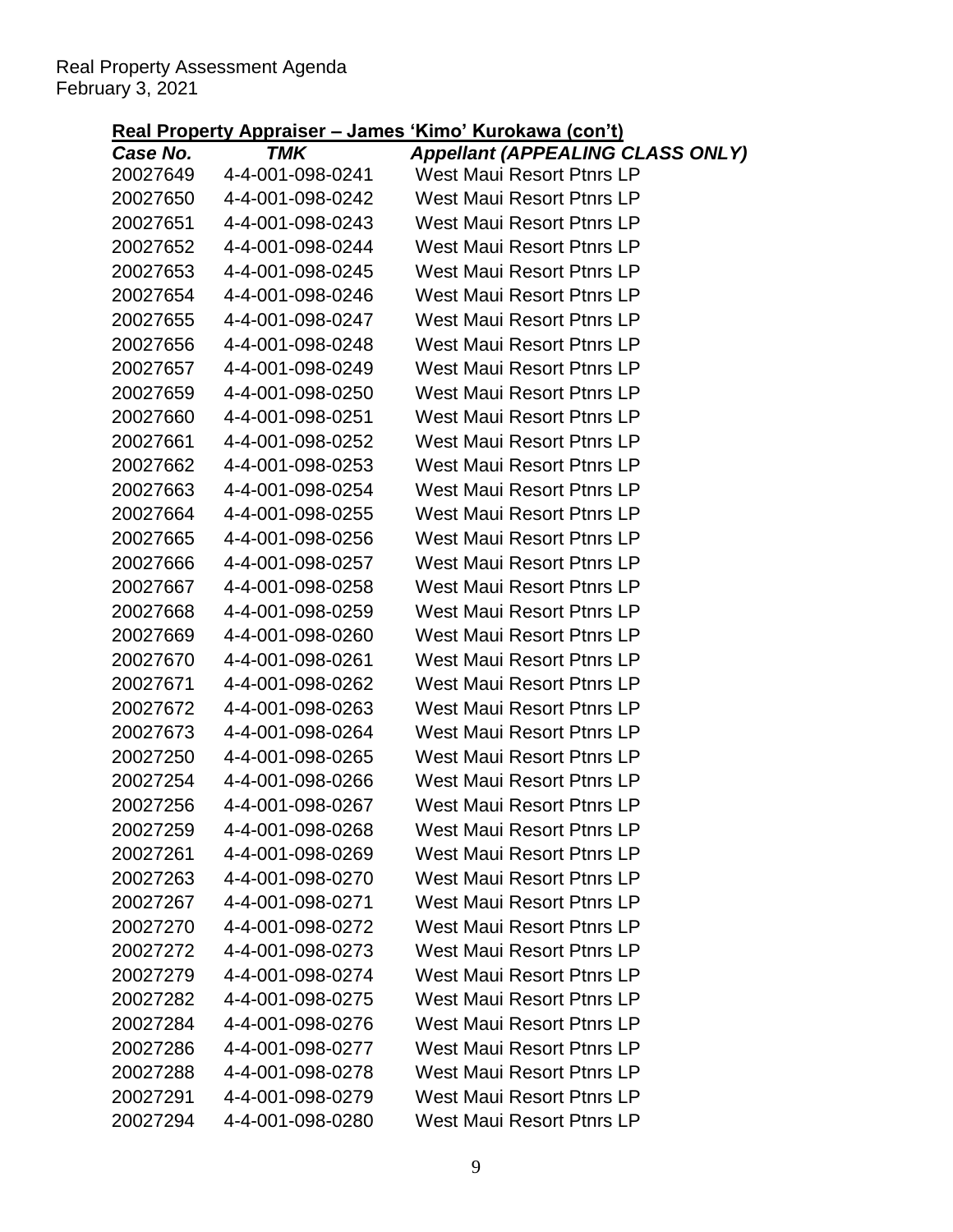|                      | $l$ is a report of $u$ $\sim$ $u$ $\sim$ $u$ $\sim$ $u$ $\sim$ $u$ $\sim$ $u$ $\sim$ $u$ $\sim$ $u$ $\sim$ $u$ $\sim$ $u$ $\sim$ $u$ $\sim$ $u$ $\sim$ $u$ $\sim$ $u$ $\sim$ $u$ $\sim$ $u$ $\sim$ $u$ $\sim$ $u$ $\sim$ $u$ $\sim$ $u$ $\sim$ $u$ $\sim$ $u$ $\sim$ | <u>KIND KULUNGWA (CUN LJ</u>                                         |
|----------------------|----------------------------------------------------------------------------------------------------------------------------------------------------------------------------------------------------------------------------------------------------------------------|----------------------------------------------------------------------|
| Case No.<br>20027296 | TMK<br>4-4-001-098-0281                                                                                                                                                                                                                                              | <b>Appellant (APPEALING CLASS ONLY)</b><br>West Maui Resort Ptnrs LP |
| 20027298             | 4-4-001-098-0282                                                                                                                                                                                                                                                     | <b>West Maui Resort Ptnrs LP</b>                                     |
| 20027300             | 4-4-001-098-0283                                                                                                                                                                                                                                                     | <b>West Maui Resort Ptnrs LP</b>                                     |
| 20027303             | 4-4-001-098-0284                                                                                                                                                                                                                                                     | <b>West Maui Resort Ptnrs LP</b>                                     |
| 20027306             | 4-4-001-098-0285                                                                                                                                                                                                                                                     | West Maui Resort Ptnrs LP                                            |
| 20027308             | 4-4-001-098-0286                                                                                                                                                                                                                                                     | West Maui Resort Ptnrs LP                                            |
| 20027311             | 4-4-001-098-0287                                                                                                                                                                                                                                                     | West Maui Resort Ptnrs LP                                            |
| 20027315             | 4-4-001-098-0288                                                                                                                                                                                                                                                     | <b>West Maui Resort Ptnrs LP</b>                                     |
| 20027317             | 4-4-001-098-0289                                                                                                                                                                                                                                                     | West Maui Resort Ptnrs LP                                            |
| 20027318             | 4-4-001-098-0290                                                                                                                                                                                                                                                     | West Maui Resort Ptnrs LP                                            |
| 20027321             | 4-4-001-098-0291                                                                                                                                                                                                                                                     | <b>West Maui Resort Ptnrs LP</b>                                     |
| 20027324             | 4-4-001-098-0292                                                                                                                                                                                                                                                     | West Maui Resort Ptnrs LP                                            |
| 20027326             | 4-4-001-098-0293                                                                                                                                                                                                                                                     | West Maui Resort Ptnrs LP                                            |
| 20027328             | 4-4-001-098-0294                                                                                                                                                                                                                                                     | West Maui Resort Ptnrs LP                                            |
| 20027330             | 4-4-001-098-0295                                                                                                                                                                                                                                                     | West Maui Resort Ptnrs LP                                            |
| 20027337             | 4-4-001-098-0296                                                                                                                                                                                                                                                     | West Maui Resort Ptnrs LP                                            |
| 20027340             | 4-4-001-098-0297                                                                                                                                                                                                                                                     | West Maui Resort Ptnrs LP                                            |
| 20027341             | 4-4-001-098-0298                                                                                                                                                                                                                                                     | <b>West Maui Resort Ptnrs LP</b>                                     |
| 20027343             | 4-4-001-098-0299                                                                                                                                                                                                                                                     | West Maui Resort Ptnrs LP                                            |
| 20027346             | 4-4-001-098-0300                                                                                                                                                                                                                                                     | West Maui Resort Ptnrs LP                                            |
| 20027348             | 4-4-001-098-0301                                                                                                                                                                                                                                                     | <b>West Maui Resort Ptnrs LP</b>                                     |
| 20027352             | 4-4-001-098-0302                                                                                                                                                                                                                                                     | West Maui Resort Ptnrs LP                                            |
| 20027353             | 4-4-001-098-0303                                                                                                                                                                                                                                                     | <b>West Maui Resort Ptnrs LP</b>                                     |
| 20027355             | 4-4-001-098-0304                                                                                                                                                                                                                                                     | <b>West Maui Resort Ptnrs LP</b>                                     |
| 20027357             | 4-4-001-098-0305                                                                                                                                                                                                                                                     | West Maui Resort Ptnrs LP                                            |
| 20027362             | 4-4-001-098-0306                                                                                                                                                                                                                                                     | West Maui Resort Ptnrs LP                                            |
| 20027364             | 4-4-001-098-0307                                                                                                                                                                                                                                                     | <b>West Maui Resort Ptnrs LP</b>                                     |
| 20027366             | 4-4-001-098-0308                                                                                                                                                                                                                                                     | <b>West Maui Resort Ptnrs LP</b>                                     |
| 20027368             | 4-4-001-098-0309                                                                                                                                                                                                                                                     | <b>West Maui Resort Ptnrs LP</b>                                     |
| 20027371             | 4-4-001-098-0310                                                                                                                                                                                                                                                     | <b>West Maui Resort Ptnrs LP</b>                                     |
| 20027373             | 4-4-001-098-0311                                                                                                                                                                                                                                                     | <b>West Maui Resort Ptnrs LP</b>                                     |
| 20027375             | 4-4-001-098-0312                                                                                                                                                                                                                                                     | <b>West Maui Resort Ptnrs LP</b>                                     |
| 20027377             | 4-4-001-098-0313                                                                                                                                                                                                                                                     | <b>West Maui Resort Ptnrs LP</b>                                     |
| 20027380             | 4-4-001-098-0314                                                                                                                                                                                                                                                     | West Maui Resort Ptnrs LP                                            |
| 20027382             | 4-4-001-098-0315                                                                                                                                                                                                                                                     | <b>West Maui Resort Ptnrs LP</b>                                     |
| 20027384             | 4-4-001-098-0316                                                                                                                                                                                                                                                     | <b>West Maui Resort Ptnrs LP</b>                                     |
| 20027387             | 4-4-001-098-0317                                                                                                                                                                                                                                                     | West Maui Resort Ptnrs LP                                            |
| 20027390             | 4-4-001-098-0318                                                                                                                                                                                                                                                     | West Maui Resort Ptnrs LP                                            |
| 20027391             | 4-4-001-098-0319                                                                                                                                                                                                                                                     | <b>West Maui Resort Ptnrs LP</b>                                     |
| 20027393             | 4-4-001-098-0320                                                                                                                                                                                                                                                     | <b>West Maui Resort Ptnrs LP</b>                                     |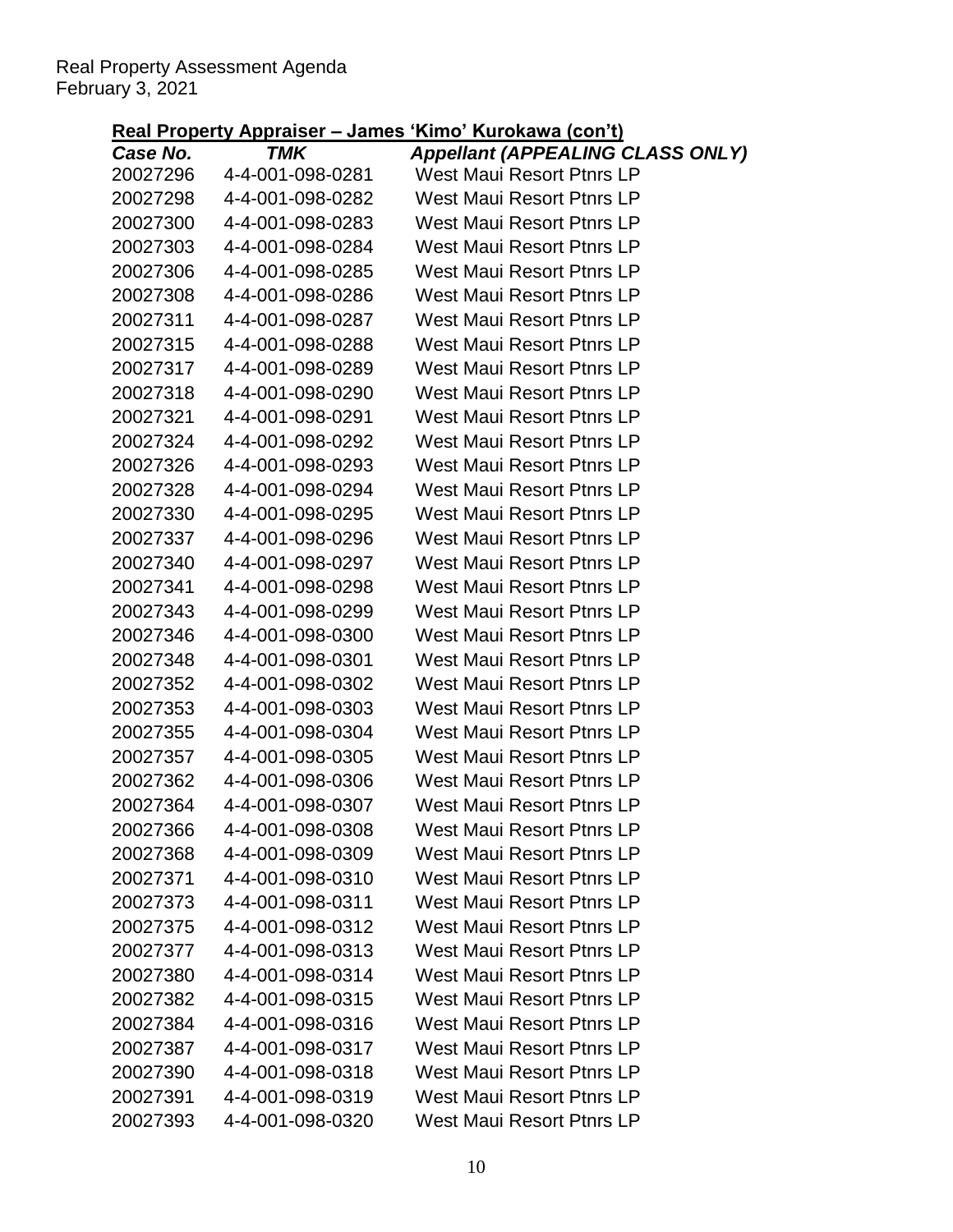|                      |                                      | <u> Kai Flopeny Applaiser – James Kimo Kulokawa (Con I)</u>                 |
|----------------------|--------------------------------------|-----------------------------------------------------------------------------|
| Case No.             | TMK<br>4-4-001-098-0321              | <b>Appellant (APPEALING CLASS ONLY)</b><br><b>West Maui Resort Ptnrs LP</b> |
| 20027395<br>20027397 | 4-4-001-098-0322                     | West Maui Resort Ptnrs LP                                                   |
| 20027400             | 4-4-001-098-0323                     | West Maui Resort Ptnrs LP                                                   |
| 20027402             | 4-4-001-098-0324                     | West Maui Resort Ptnrs LP                                                   |
| 20027404             | 4-4-001-098-0325                     | West Maui Resort Ptnrs LP                                                   |
| 20027409             |                                      | West Maui Resort Ptnrs LP                                                   |
| 20027412             | 4-4-001-098-0326<br>4-4-001-098-0327 | West Maui Resort Ptnrs LP                                                   |
| 20027414             | 4-4-001-098-0328                     | West Maui Resort Ptnrs LP                                                   |
| 20027418             | 4-4-001-098-0329                     | West Maui Resort Ptnrs LP                                                   |
| 20027420             | 4-4-001-098-0330                     | West Maui Resort Ptnrs LP                                                   |
| 20027430             | 4-4-001-098-0331                     | West Maui Resort Ptnrs LP                                                   |
| 20027432             | 4-4-001-098-0332                     | West Maui Resort Ptnrs LP                                                   |
| 20027435             | 4-4-001-098-0333                     | West Maui Resort Ptnrs LP                                                   |
| 20027438             | 4-4-001-098-0334                     | West Maui Resort Ptnrs LP                                                   |
| 20027440             | 4-4-001-098-0335                     | West Maui Resort Ptnrs LP                                                   |
| 20027443             | 4-4-001-098-0336                     | West Maui Resort Ptnrs LP                                                   |
| 20027445             | 4-4-001-098-0337                     | West Maui Resort Ptnrs LP                                                   |
| 20027448             | 4-4-001-098-0338                     | West Maui Resort Ptnrs LP                                                   |
| 20027450             | 4-4-001-098-0339                     | West Maui Resort Ptnrs LP                                                   |
| 20027452             | 4-4-001-098-0340                     | West Maui Resort Ptnrs LP                                                   |
| 20027454             | 4-4-001-098-0341                     | West Maui Resort Ptnrs LP                                                   |
| 20027456             | 4-4-001-098-0342                     | West Maui Resort Ptnrs LP                                                   |
| 20027459             | 4-4-001-098-0343                     | West Maui Resort Ptnrs LP                                                   |
| 20027461             | 4-4-001-098-0344                     | West Maui Resort Ptnrs LP                                                   |
| 20027464             | 4-4-001-098-0345                     | West Maui Resort Ptnrs LP                                                   |
| 20027466             | 4-4-001-098-0346                     | West Maui Resort Ptnrs LP                                                   |
| 20027469             | 4-4-001-098-0347                     | <b>West Maui Resort Ptnrs LP</b>                                            |
| 20027473             | 4-4-001-098-0348                     | <b>West Maui Resort Ptnrs LP</b>                                            |
| 20027476             | 4-4-001-098-0349                     | <b>West Maui Resort Ptnrs LP</b>                                            |
| 20027479             | 4-4-001-098-0350                     | West Maui Resort Ptnrs LP                                                   |
| 20027481             | 4-4-001-098-0351                     | <b>West Maui Resort Ptnrs LP</b>                                            |
| 20027484             | 4-4-001-098-0352                     | <b>West Maui Resort Ptnrs LP</b>                                            |
| 20027486             | 4-4-001-098-0353                     | <b>West Maui Resort Ptnrs LP</b>                                            |
| 20027489             | 4-4-001-098-0354                     | West Maui Resort Ptnrs LP                                                   |
| 20027491             | 4-4-001-098-0355                     | <b>West Maui Resort Ptnrs LP</b>                                            |
| 20027494             | 4-4-001-098-0356                     | <b>West Maui Resort Ptnrs LP</b>                                            |
| 20027496             | 4-4-001-098-0357                     | <b>West Maui Resort Ptnrs LP</b>                                            |
| 20027499             | 4-4-001-098-0358                     | West Maui Resort Ptnrs LP                                                   |
| 20027501             | 4-4-001-098-0359                     | <b>West Maui Resort Ptnrs LP</b>                                            |
| 20027503             | 4-4-001-098-0360                     | West Maui Resort Ptnrs LP                                                   |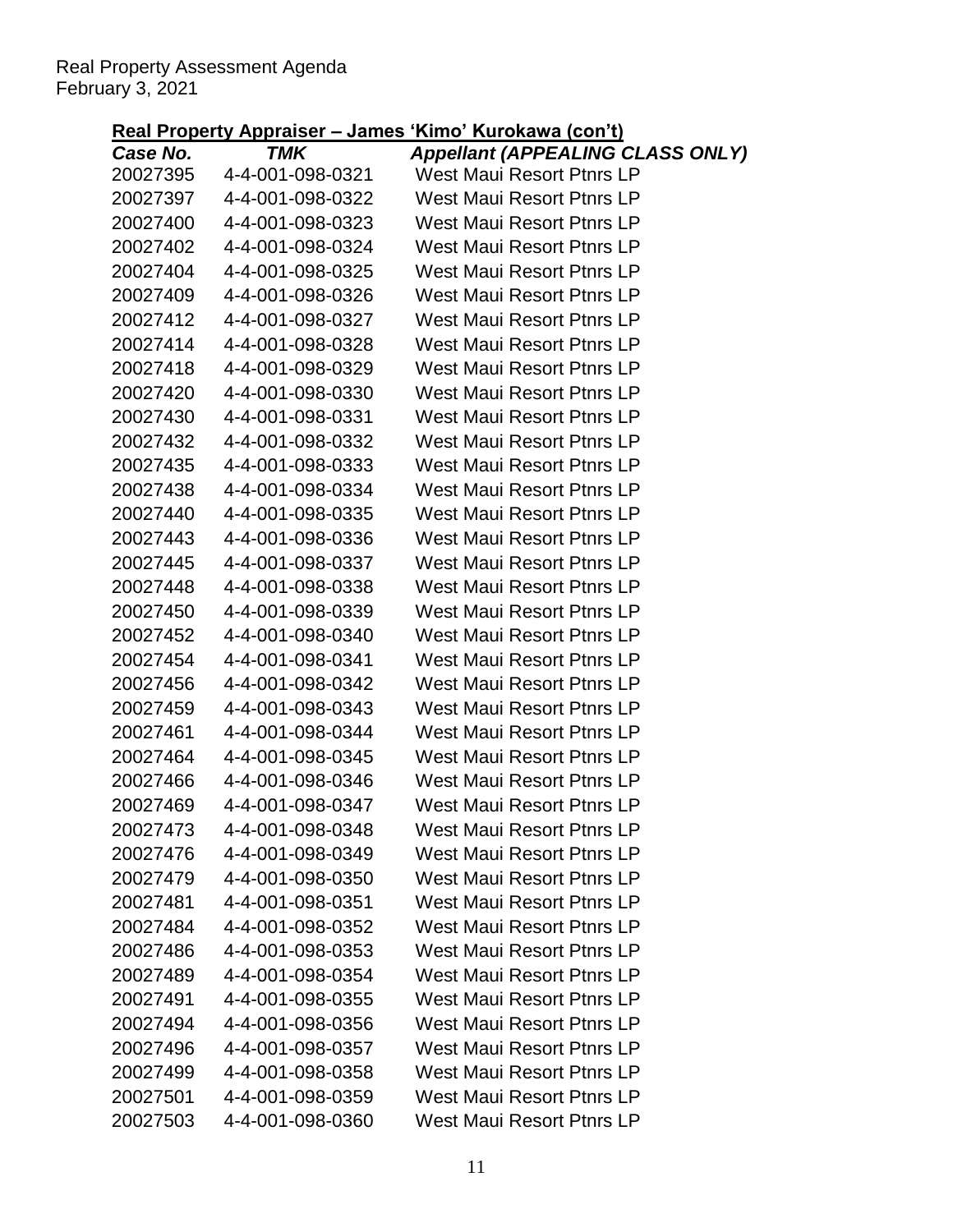|                      | $l$ is a report of $u$ is a reported to $u$ in $u$ | <u>KIND KULUNGWA (CUN LJ</u>                                         |
|----------------------|----------------------------------------------------|----------------------------------------------------------------------|
| Case No.<br>20027505 | TMK<br>4-4-001-098-0361                            | <b>Appellant (APPEALING CLASS ONLY)</b><br>West Maui Resort Ptnrs LP |
| 20027508             | 4-4-001-098-0362                                   | <b>West Maui Resort Ptnrs LP</b>                                     |
| 20027511             | 4-4-001-098-0363                                   | West Maui Resort Ptnrs LP                                            |
| 20027513             | 4-4-001-098-0364                                   | West Maui Resort Ptnrs LP                                            |
| 20027515             | 4-4-001-098-0365                                   | West Maui Resort Ptnrs LP                                            |
| 20027517             | 4-4-001-098-0366                                   | West Maui Resort Ptnrs LP                                            |
| 20027531             | 4-4-001-098-0367                                   | West Maui Resort Ptnrs LP                                            |
| 20027533             | 4-4-001-098-0368                                   | <b>West Maui Resort Ptnrs LP</b>                                     |
| 20027535             | 4-4-001-098-0369                                   | West Maui Resort Ptnrs LP                                            |
| 20027537             | 4-4-001-098-0370                                   | West Maui Resort Ptnrs LP                                            |
| 20027539             | 4-4-001-098-0371                                   | West Maui Resort Ptnrs LP                                            |
| 20027544             | 4-4-001-098-0372                                   | West Maui Resort Ptnrs LP                                            |
| 20027546             | 4-4-001-098-0373                                   | West Maui Resort Ptnrs LP                                            |
| 20027548             | 4-4-001-098-0374                                   | West Maui Resort Ptnrs LP                                            |
| 20027550             | 4-4-001-098-0375                                   | West Maui Resort Ptnrs LP                                            |
| 20027552             | 4-4-001-098-0376                                   | West Maui Resort Ptnrs LP                                            |
| 20027554             | 4-4-001-098-0377                                   | West Maui Resort Ptnrs LP                                            |
| 20027557             | 4-4-001-098-0378                                   | West Maui Resort Ptnrs LP                                            |
| 20027559             | 4-4-001-098-0379                                   | West Maui Resort Ptnrs LP                                            |
| 20027562             | 4-4-001-098-0380                                   | West Maui Resort Ptnrs LP                                            |
| 20027564             | 4-4-001-098-0381                                   | West Maui Resort Ptnrs LP                                            |
| 20027566             | 4-4-001-098-0382                                   | West Maui Resort Ptnrs LP                                            |
| 20027567             | 4-4-001-098-0383                                   | West Maui Resort Ptnrs LP                                            |
| 20027568             | 4-4-001-098-0384                                   | <b>West Maui Resort Ptnrs LP</b>                                     |
| 20027570             | 4-4-001-098-0385                                   | West Maui Resort Ptnrs LP                                            |
| 20027573             | 4-4-001-098-0386                                   | West Maui Resort Ptnrs LP                                            |
| 20027575             | 4-4-001-098-0387                                   | <b>West Maui Resort Ptnrs LP</b>                                     |
| 20027578             | 4-4-001-098-0388                                   | West Maui Resort Ptnrs LP                                            |
| 20027585             | 4-4-001-098-0389                                   | West Maui Resort Ptnrs LP                                            |
| 20027587             | 4-4-001-098-0390                                   | <b>West Maui Resort Ptnrs LP</b>                                     |
| 20027589             | 4-4-001-098-0391                                   | <b>West Maui Resort Ptnrs LP</b>                                     |
| 20027591             | 4-4-001-098-0392                                   | <b>West Maui Resort Ptnrs LP</b>                                     |
| 20027593             | 4-4-001-098-0393                                   | <b>West Maui Resort Ptnrs LP</b>                                     |
| 20027596             | 4-4-001-098-0394                                   | <b>West Maui Resort Ptnrs LP</b>                                     |
| 20027600             | 4-4-001-098-0395                                   | <b>West Maui Resort Ptnrs LP</b>                                     |
| 20027602             | 4-4-001-098-0396                                   | <b>West Maui Resort Ptnrs LP</b>                                     |
| 20027604             | 4-4-001-098-0397                                   | West Maui Resort Ptnrs LP                                            |
| 20027606             | 4-4-001-098-0398                                   | West Maui Resort Ptnrs LP                                            |
| 20027608             | 4-4-001-098-0399                                   | <b>West Maui Resort Ptnrs LP</b>                                     |
| 20027610             | 4-4-001-098-0400                                   | <b>West Maui Resort Ptnrs LP</b>                                     |